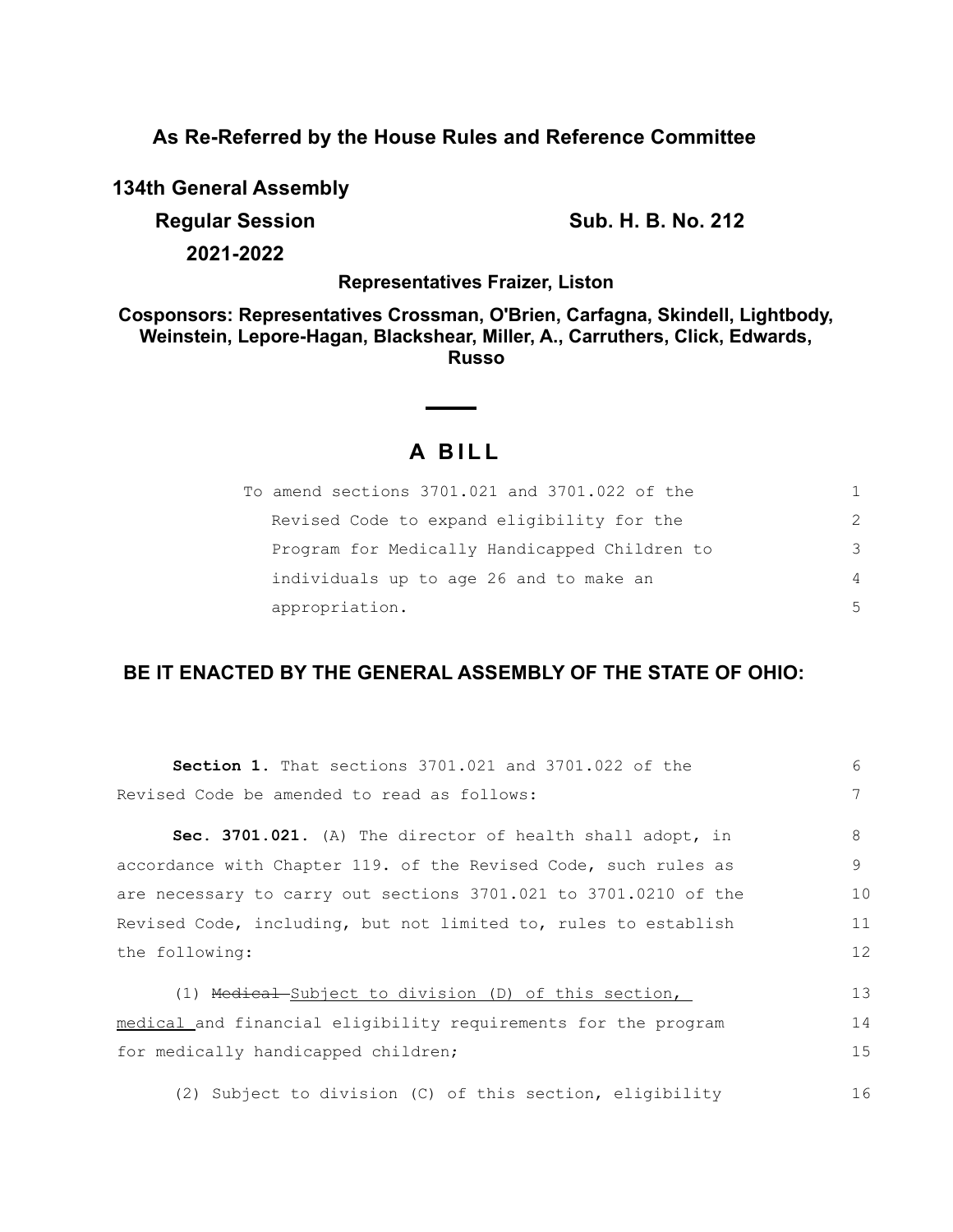#### **Sub. H. B. No. 212 Page 2 As Re-Referred by the House Rules and Reference Committee**

requirements for providers who provide goods and services for the program for medically handicapped children; 17 18

(3) Procedures to be followed by the department of health in disqualifying providers for violating requirements adopted under division (A)(2) of this section;

(4) Procedures to be used by the department regarding application for diagnostic services under division (B) of section 3701.023 of the Revised Code and payment for those services under division (E) of that section; 22 23 24 25

(5) Standards for the provision of service coordination by the department of health and city and general health districts;

(6) Procedures for the department to use to determine the amount to be paid annually by each county for services for medically handicapped children and to allow counties to retain funds under divisions (A)(2) and (3) of section 3701.024 of the Revised Code;

(7) Financial eligibility requirements for services for Ohio residents twenty-one years of age or older who have cystic fibrosis;

(8) Criteria for payment of approved providers who provide goods and services for medically handicapped children;

(9) Criteria for the department to use in determining whether the payment of health insurance premiums of participants in the program for medically handicapped children is costeffective; 38 39 40 41

(10) Procedures for appeal of denials of applications under divisions (A) and (D) of section 3701.023 of the Revised Code, disqualification of providers, and amounts paid for 42 43 44

19 20 21

26 27

33 34 35

36 37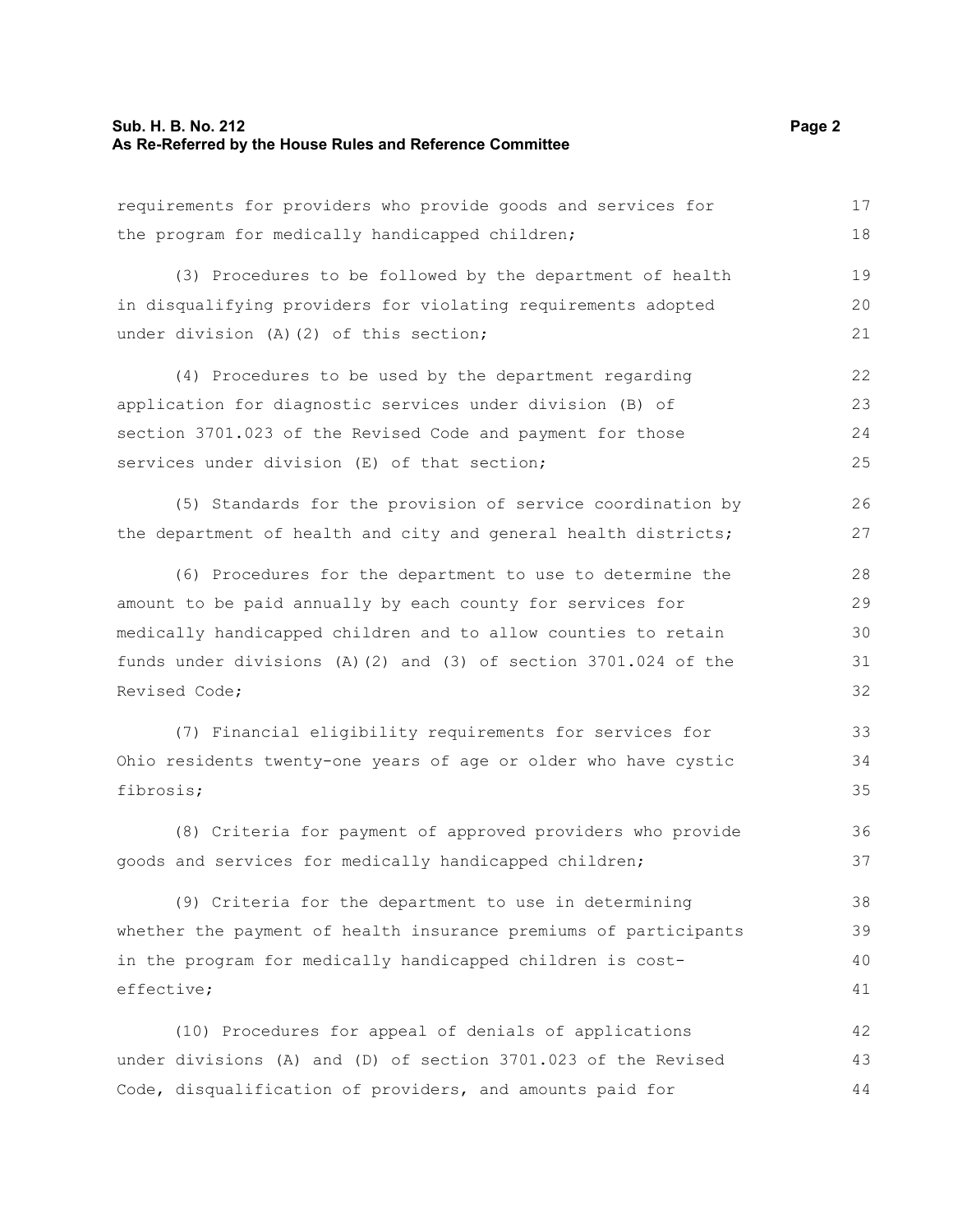## **Sub. H. B. No. 212 Page 3 As Re-Referred by the House Rules and Reference Committee**

services; (11) Terms of appointment for members of the medically handicapped children's medical advisory council created in section 3701.025 of the Revised Code; (12) Eligibility requirements for the hemophilia program, including income and hardship requirements;

(13) If a manufacturer discount program is established under division (J)(1) of section  $3701.023$  of the Revised Code, procedures for administering the program, including criteria and other requirements for participation in the program by manufacturers of drugs and nutritional formulas.

(B) The department of health shall develop a manual of operational procedures and guidelines for the program for medically handicapped children to implement sections 3701.021 to 3701.0210 of the Revised Code. 56 57 58 59

(C) A medicaid provider, as defined in section 5164.01 of the Revised Code, is eligible to be a provider of the same goods and services for the program for medically handicapped children that the provider is approved to provide for the medicaid program and the director shall approve such a provider for participation in the program for medically handicapped children. 60 61 62 63 64 65

(D) In establishing medical and financial eligibility requirements for the program for medically handicapped children, the director of health shall not, on or after July 1, 2022, specify an age restriction that excludes from eligibility an individual who is less than twenty-one years of age or is any of the following: 66 67 68 69 70 71

(1) Beginning on July 1, 2022, less than twenty-two years of age; 72 73

45

46 47 48

49 50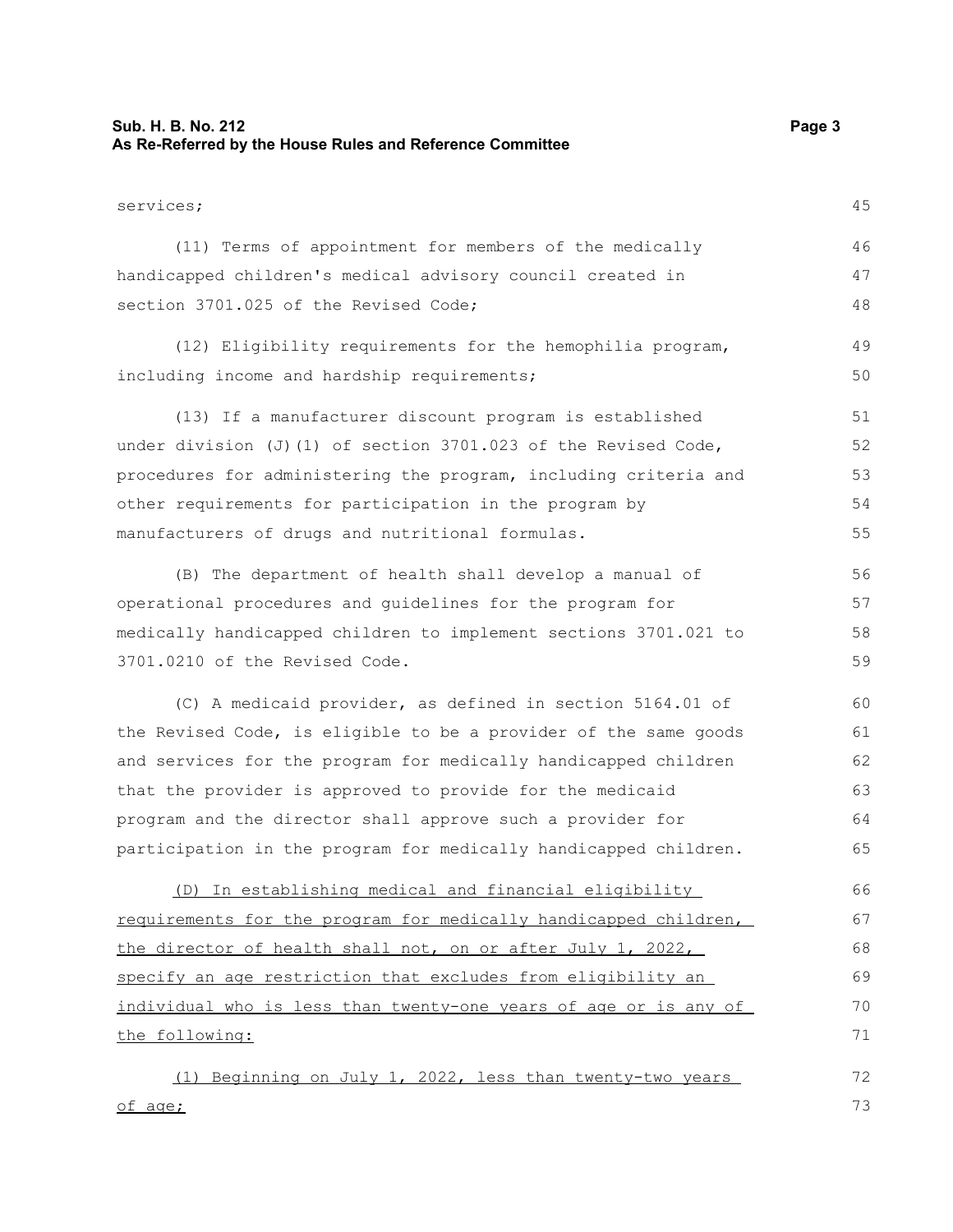| (2) Beginning on July 1, 2023, less than twenty-three            | 74  |
|------------------------------------------------------------------|-----|
| years of age;                                                    | 75  |
| (3) Beginning on July 1, 2024, less than twenty-four years       | 76  |
| <u>of age;</u>                                                   | 77  |
| (4) Beginning on July 1, 2025, less than twenty-five years       | 78  |
| of age;                                                          | 79  |
| Beginning on July 1, 2026, less than twenty-six years<br>(5)     | 80  |
| of age.                                                          | 81  |
| Sec. 3701.022. As used in sections 3701.021 to 3701.0210         | 82  |
| of the Revised Code:                                             | 83  |
| (A) "Medically handicapped child" means an Ohio resident         | 84  |
| under twenty-one years of agewho meets the age requirements set  | 85  |
| forth in division (D) of section 3701.021 of the Revised Code    |     |
| who suffers primarily from an organic disease, defect, or a      |     |
| congenital or acquired physically handicapping and associated    |     |
| condition that may hinder the achievement of normal growth and   |     |
| development.                                                     | 90  |
| (B) "Provider" means a health professional, hospital,            | 91  |
| medical equipment supplier, and any individual, group, or agency | 92  |
| that is approved by the department of health pursuant to         | 93  |
| division (C) of section 3701.023 of the Revised Code and that    | 94  |
| provides or intends to provide goods or services to a child who  | 95  |
| is eligible for the program for medically handicapped children.  | 96  |
| (C) "Service coordination" means case management services        | 97  |
| provided to medically handicapped children that promote          | 98  |
| effective and efficient organization and utilization of public   | 99  |
| and private resources and ensure that care rendered is family-   | 100 |
| centered, community-based, and coordinated.                      | 101 |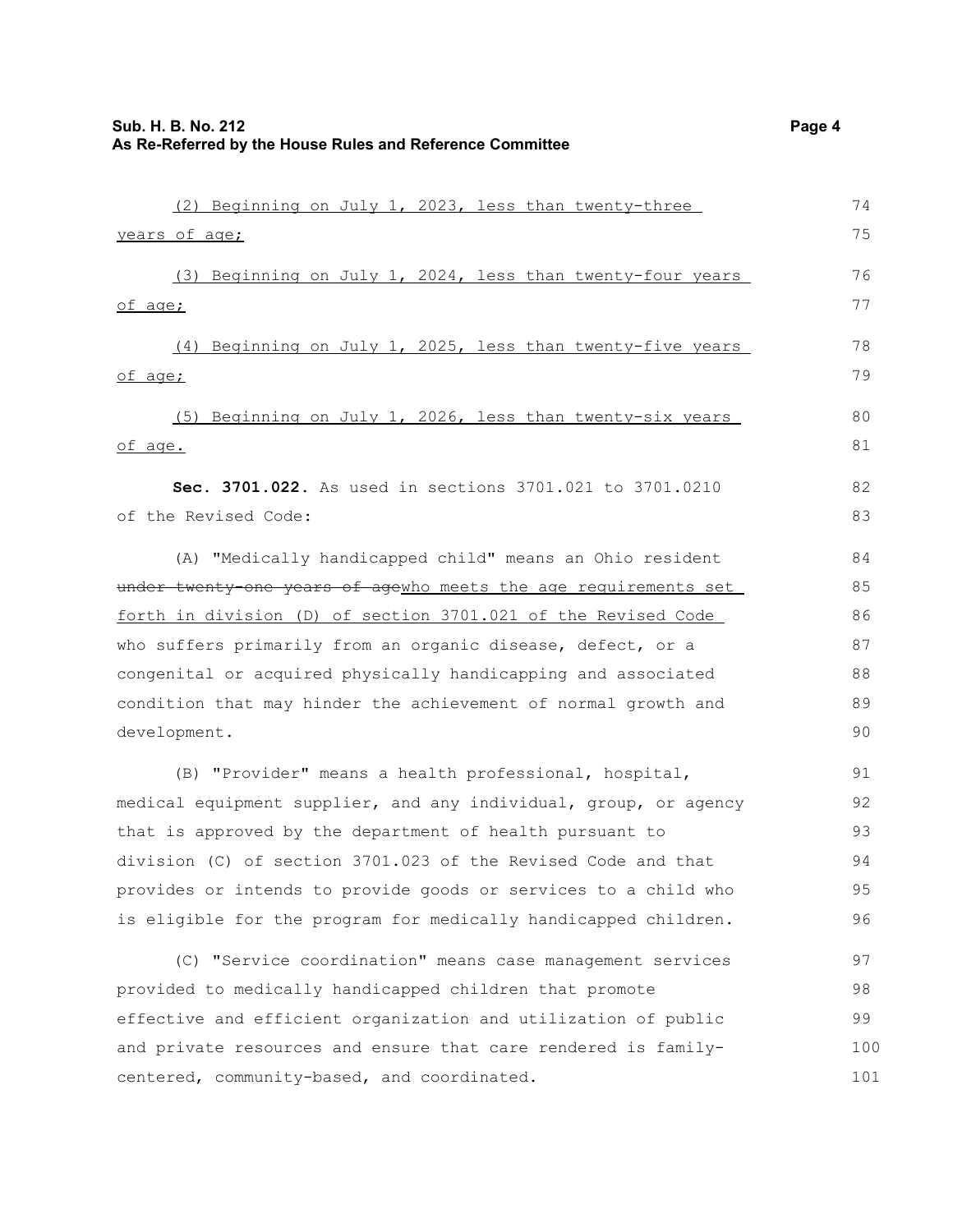## **Sub. H. B. No. 212 Page 5 As Re-Referred by the House Rules and Reference Committee**

(D)(1) "Third party" means any person or government entity other than the following: (a) A medically handicapped child participating in the program for medically handicapped children or the child's parent or guardian; (b) The department or any program administered by the department, including the "Maternal and Child Health Block Grant," Title V of the "Social Security Act," 95 Stat. 818 (1981), 42 U.S.C.A. 701, as amended; (c) The "caring program for children" operated by the nonprofit community mutual insurance corporation. (2) "Third party" includes all of the following: (a) Any trust established to benefit a medically handicapped child participating in the program or the child's family or guardians, if the trust was established after the date the medically handicapped child applied to participate in the program; 102 103 104 105 106 107 108 109 110 111 112 113 114 115 116 117 118

(b) That portion of a trust designated to pay for the medical and ancillary care of a medically handicapped child, if the trust was established on or before the date the medically handicapped child applied to participate in the program; 119 120 121 122

(c) The program awarding reparations to victims of crime established under sections 2743.51 to 2743.72 of the Revised Code. 123 124 125

(E) "Third-party benefits" means any and all benefits paid by a third party to or on behalf of a medically handicapped child participating in the program or the child's parent or guardian for goods or services that are authorized by the 126 127 128 129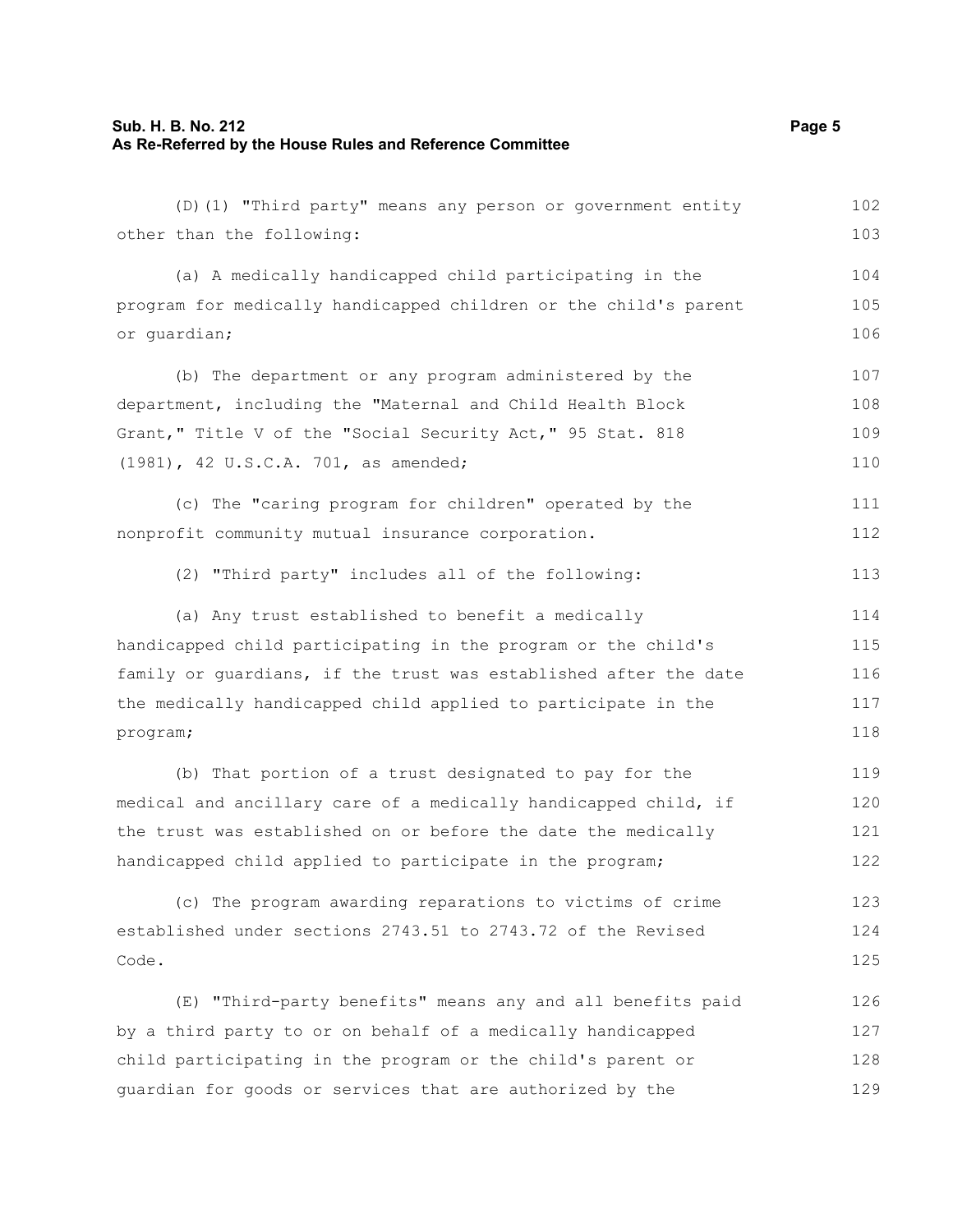## **Sub. H. B. No. 212 Page 6 As Re-Referred by the House Rules and Reference Committee**

department pursuant to division (B) or (D) of section 3701.023

of the Revised Code. (F) "Hemophilia program" means the hemophilia program the department of health is required to establish and administer under section 3701.029 of the Revised Code. **Section 2.** That existing sections 3701.021 and 3701.022 of the Revised Code are hereby repealed. **Section 3.** All items in this act are hereby appropriated as designated out of any moneys in the state treasury to the credit of the designated fund. For all operating appropriations made in this act, those in the first column are for fiscal year 2022 and those in the second column are for fiscal year 2023. The operating appropriations made in this act are in addition to any other operating appropriations made for the FY 2022-FY 2023 biennium. 131 132 133 134 135 136 137 138 139 140 141 142 143 144

**Section 4.** 

146

147

145

 $1 \t 2 \t 3 \t 4 \t 5$ A DOH DEPARTMENT OF HEALTH B General Revenue Fund C GRF 440505 Medically Handicapped Children \$500,000 \$500,000 D TOTAL GRF General Revenue Fund  $$500,000$  \$500,000 E TOTAL ALL BUDGET FUND GROUPS  $$500,000$  \$500,000

**Section 5.** Within the limits set forth in this act, the

130